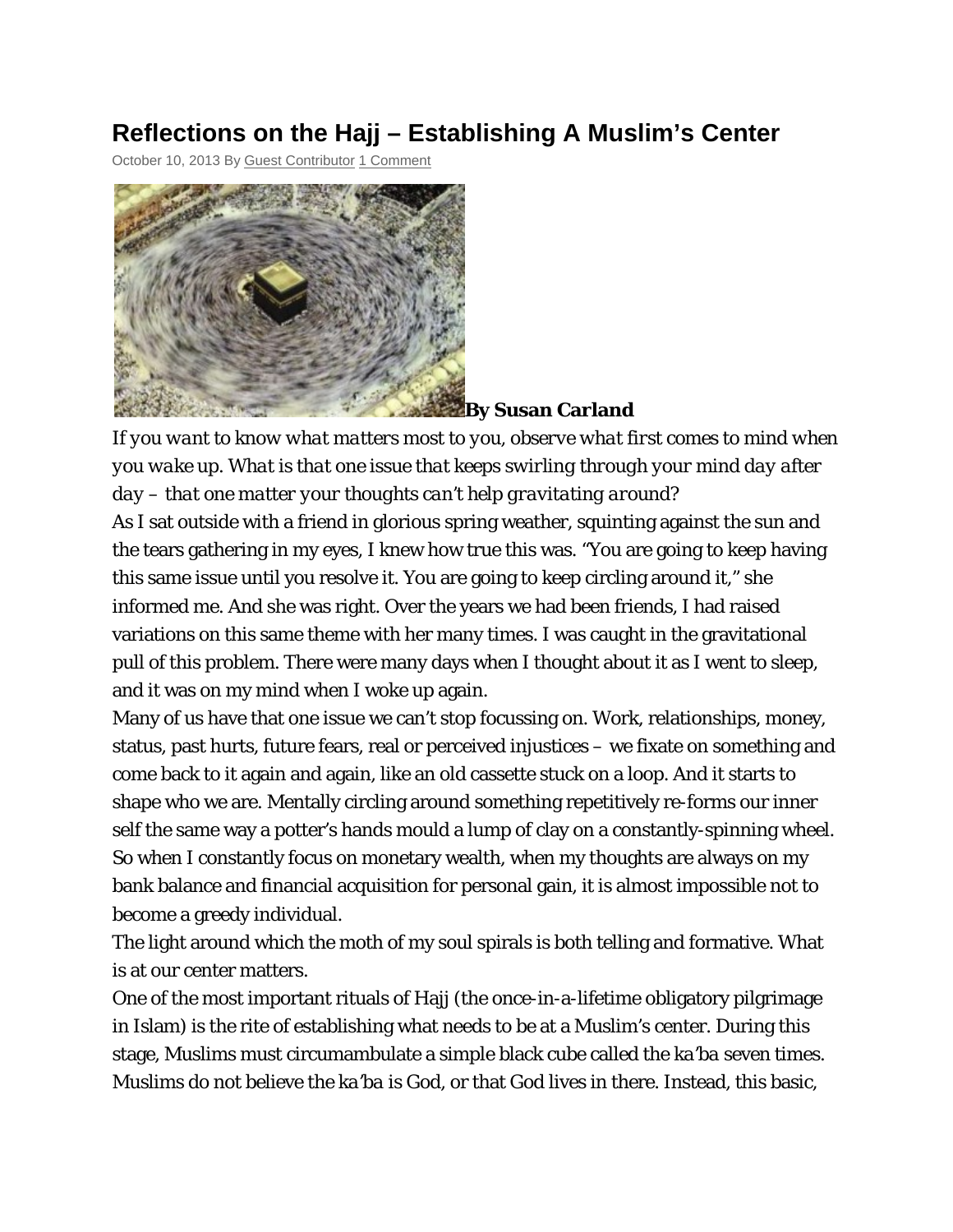empty box – perhaps most notable for its simplicity – is believed to be the first house built to monotheistic worship. Muslims believe Adam built it, and it was later re-built after damage, by the prophets Ibrahim and his son, and then lastly Muhammad. Thus, it is a tangible representation of the human need to worship God and God alone. The centrifugal force of this world pushes us away from true surrender to God with all the intensity of the Gravitron ride at an amusement park. The spinning pressure flings us outward, and we are caught in a dizzy mess of the unhelpful distractions of life that pull us off our real course. This ritual of Hajj, called *tawwaf*, reminds Muslims that only a life that circles permanently around God makes sense, that the one ethos to which we must return again and again is true love and submission to God.

As is so often the case in Islam, the worship of the body and the soul are closely intertwined. Our body bows down along with our spirit in our prayer (*salat*), our body taps into our spiritual starvation during our fasting (in Ramadan). And during the *tawwaf* of Hajj, we reconnect with the central truth that our body, mind and soul needs to circle and re-circle. Our feet wear down coiling paths in the ground around the *ka'ba*, as Muslims have for hundreds and even thousands of years, reflects the more important track work of our souls being ingrained. Anything else we were previously looping around were just the idols of secondary concern.

The *tawwaf* is about realigning ourselves with the gravitational pull of what our inner self needs to be orbiting: true presence with Allah, a focussed consciousness that is so often absent in the giddy spin of normal life. And so it is fitting that as Muslims first approach the *ka'ba*, the words they are to call to God are *Labbayk Allahumma labbayk* - "Here I am, Oh God. Here I am."

*Susan Carland is completing her PhD at Monash Univeristy in the School of Political and Social Inquiry, where she is researching the ways Muslim women fight sexism. This article was originally published on ABC-AU.*

**You may also like -**